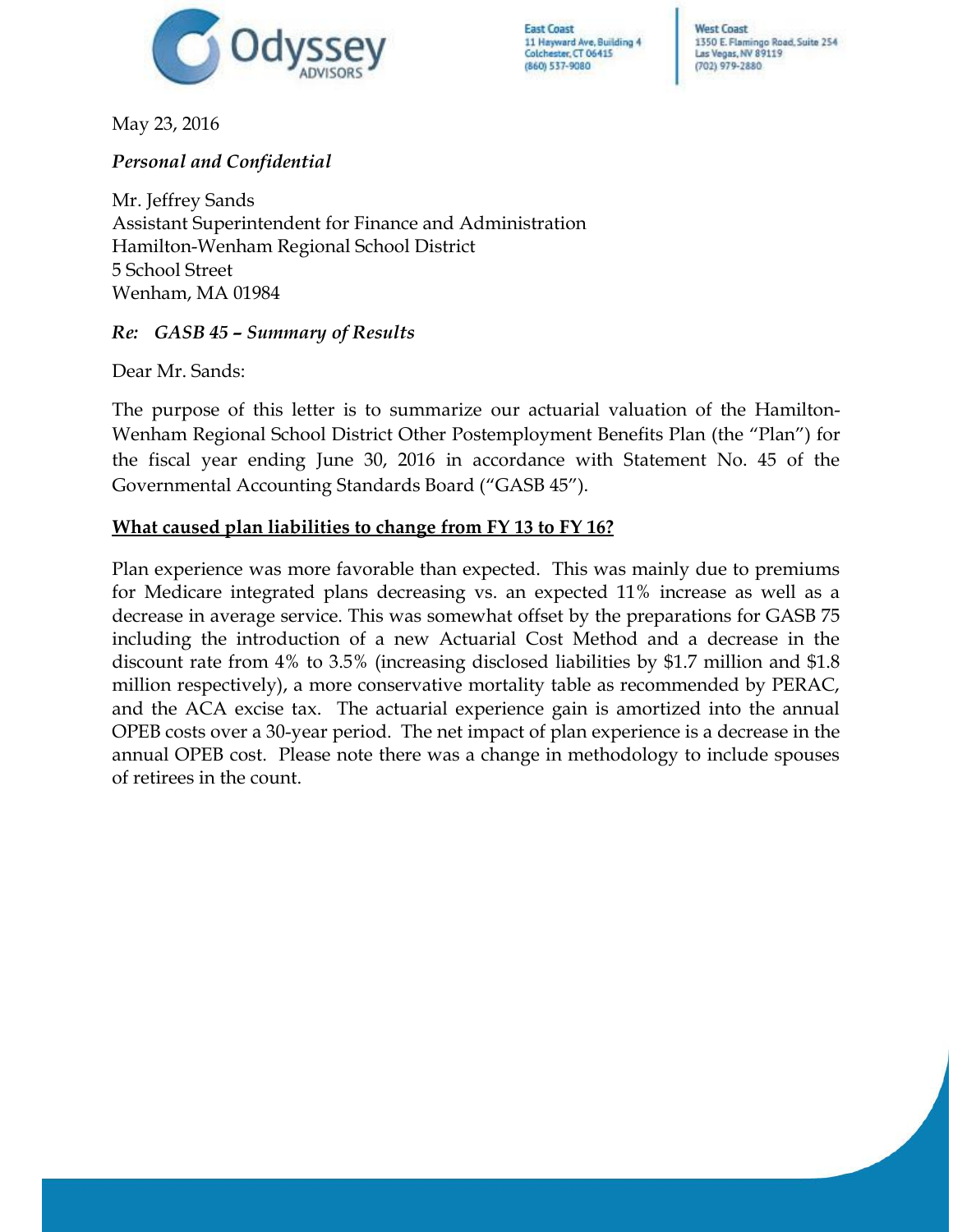

**West Coast** 1350 E. Flamingo Road, Suite 254 Las Vegas, NV 89119 (702) 979-2880

Over the three year period, the Actuarial Accrued Liability ("AAL") went from \$24,075,216 as of July 1, 2012 to \$25,337,907 as of July 1, 2015 for an increase of \$1,262,691. During that same period the Annual OPEB Cost went from \$2,495,422 to \$2,427,496 for a decrease of \$67,926. As you continue to recognize more of the AAL at the time of adoption of GASB 45 onto your financial statements and factor in plan experience you can expect your OPEB obligation to increase. The District's OPEB obligation increased from \$12,171,846 as of June 30, 2013 to \$17,530,238 as of June 30, 2016 for a total change of \$5,358,392. For a 30-year projection of future plan costs and liabilities refer to GASB 45 report, exhibit C.

## **Key Drivers of Plan Liabilities**

A key driver of plan costs and liabilities is post-age 65 (Medicare Integrated) Plan costs. In the current valuation post-age 65 liabilities represent 87% of the total plan liabilities. Consequently, plan design changes that affect post-65 plan costs will have the most impact of future plan liabilities.

The age at which participants retire and the percentage of participants who elect coverage for themselves and/or a spouse are also drivers of liabilities. Unlike a pension plan where a participant receives a reduced benefit for early retirement, a participant in a retiree welfare plan will actually receive a higher benefit by retiring early (more years of benefits to be received plus more years before Medicare). A key issue to keep in mind is that participant behavior (as far as retirement is concerned) is affected by many factors including the economy, personal health and work satisfaction.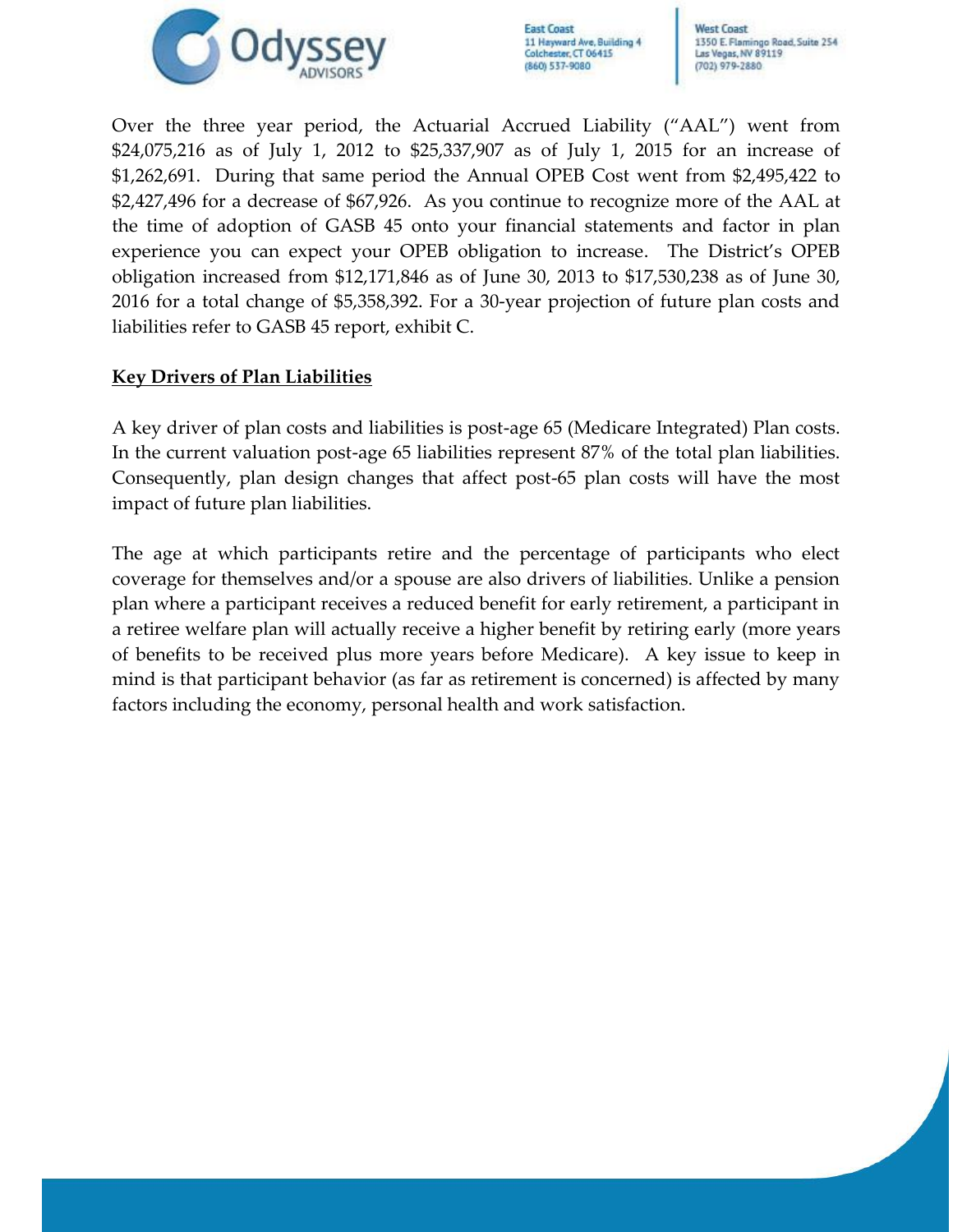

**West Coast** 1350 E. Flamingo Road, Suite 254 Las Vegas, NV 89119 (702) 979-2880

# **Future Healthcare Cost Inflation**

The future healthcare cost inflation assumption has a significant impact on plan liabilities. In our report we use a long term 5.00% inflation assumption for healthcare costs. This is based on a 2.75% general inflation assumption plus an additional 2.25% inflation assumption due to increased healthcare utilization. The District's ability to manage future increases in healthcare costs will be a major driver of future plan performance. In the event that healthcare trend rates were 1% higher than forecast and employee contributions were to increase at the forecast rates, the Actuarial Accrued Liability would increase to \$33,634,262 or by 32.7% and the corresponding Normal Cost would increase to \$1,923,792 or by 57.5%. If such healthcare trend rates were 1% less than forecast and employee contributions were to increase at the forecast rate, the Actuarial Accrued Liability would decrease to \$18,948,251 or by 25.2% and the corresponding Normal Cost would decrease to \$732,425 or by 40.0%.

#### **Assumptions**

The assumptions used in the GASB 45 report for mortality rates, termination rates, and retirement rates mirror the assumptions used by PERAC. The long term healthcare inflation trend assumption is 5.00% as described in the previous paragraph.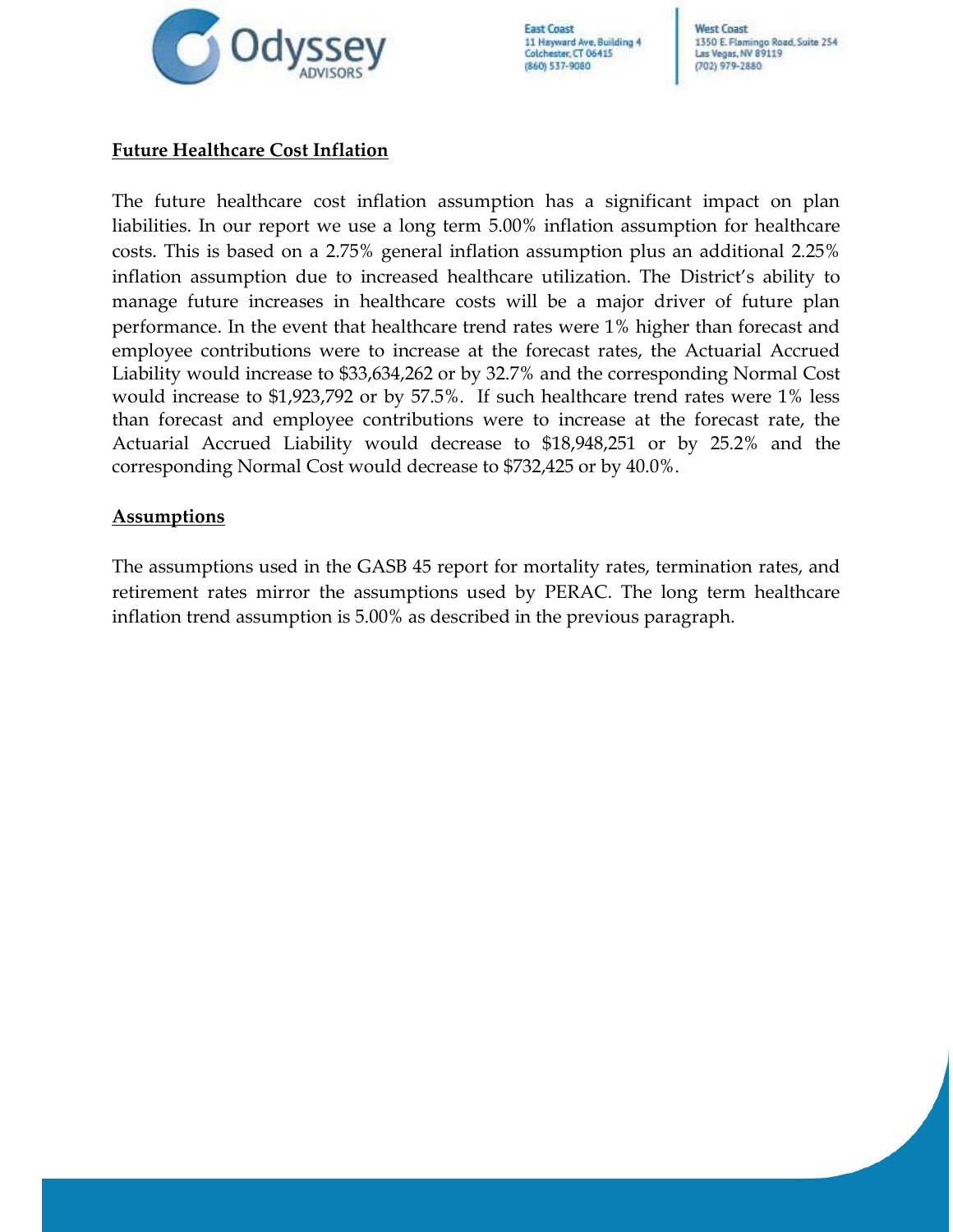

### **What are some key plan metrics?**

While an actuarial valuation under GASB 45 can be very complex with many variables, we find it helpful to look at several key metrics shown below to better allow you to manage your plan.

#### **Representative Plan Statistics**

|                                                            | July 1, 2015 | July 1, 2012 |
|------------------------------------------------------------|--------------|--------------|
| <b>Total Accumulated Postretirement Benefit Obligation</b> | 25,337,907   | 24,075,216   |
| Per Eligible Active Plan Participant                       | 43,383       | 41,088       |
| Per Retiree/Spouse Plan Participant                        | 61,822       | 60,609       |
| Total Annual Normal Cost (annual benefit accrual)          | 1,221,307    | 1,187,163    |
| Per Eligible Active Plan Participant                       | 3,829        | 3,757        |
| <b>Expected Employer Share of Retiree Costs</b>            | 694,549      | 896,395      |
| Per Retiree/Spouse Plan Participant                        | 3,734        | 4.898        |
| Unfunded Actuarial Liability as a % of Payroll             | 137.10%      | 138.60%      |
| Average Annual Medical Plan Premium (Single Coverage)      | 5,962        | 6,090        |
| Average Annual Medical Plan Premium (Family Coverage)      | 22,674       | 21,455       |
| <b>2018 Excise Tax Thresholds</b>                          |              |              |
| Annual Medical Plan Premium (Single Coverage)              | 10,200       |              |
| Annual Medical Plan Premium (Family Coverage)              | 27,500       |              |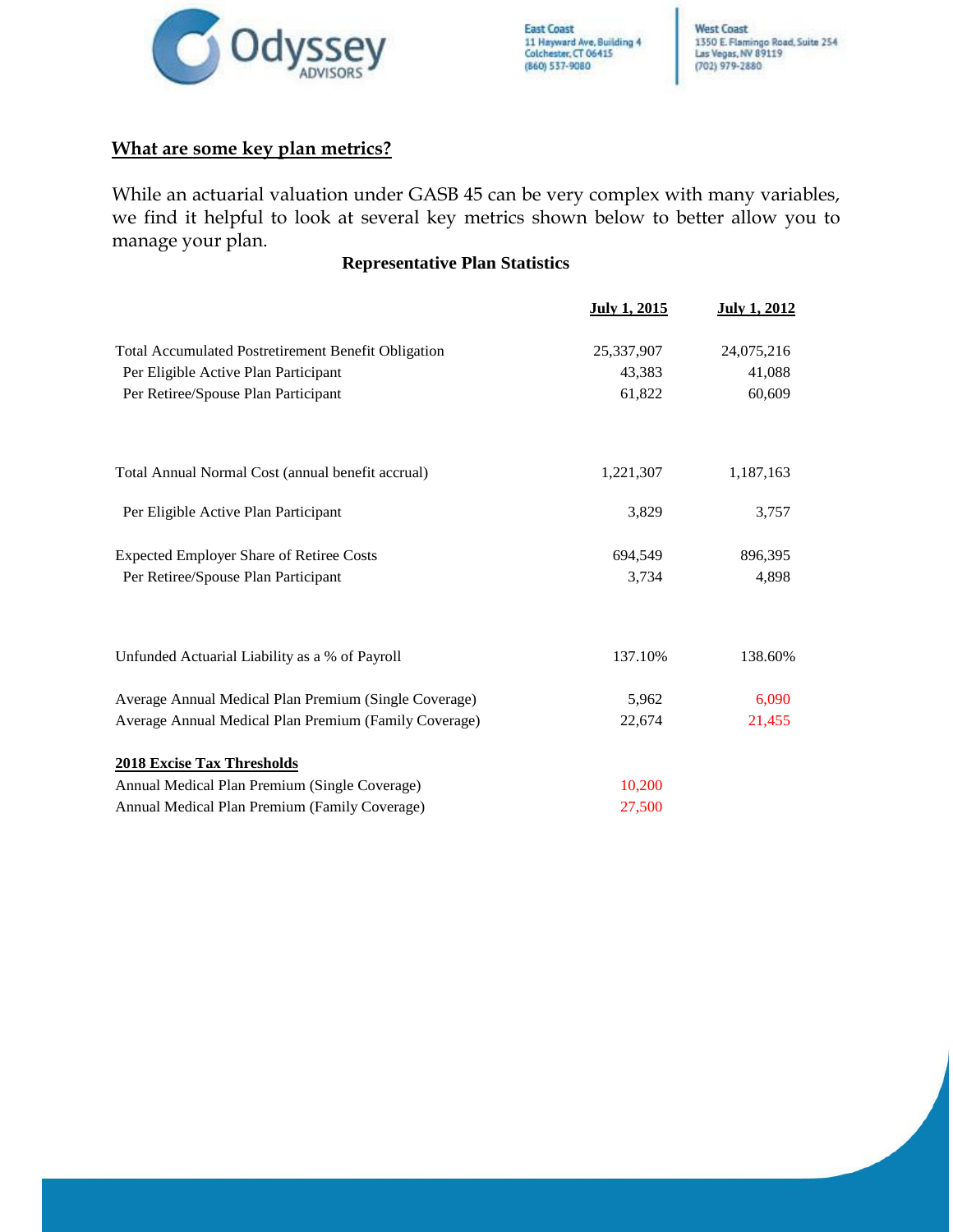

**West Coast** 1350 E. Flamingo Road, Suite 254 Las Vegas, NV 89119  $(702)$  979-2880

#### **Impact of Patient Protection and Affordable Care Act ("PPACA") Excise Tax**

Under the Patient Protection and Affordable Care Act ("PPACA"), an excise tax will be imposed for tax years beginning after December 31, 2019 (formerly December 31, 2017, but amended by Consolidated Appropriations Act) for high cost employer sponsored health coverage. The law specifies a 40% excise tax, to be paid by the provider of such coverage, of the excess value beyond a basic dollar amount plus an additional "kicker" for qualified retirees or those engaged in a high risk profession. The threshold amounts for 2018 (original legislation) were \$10,200 for single coverage and \$27,500 for family coverage and a "kicker" amount of \$1,650 for single coverage and \$3,450 for family coverage. These threshold and kicker amounts are expected to be updated because of the Consolidated Appropriations Act before the tax takes effect in 2020, but currently the updated amounts have not been released.

The excise tax liability will vary significantly over time as it is highly leveraged with the basic threshold amount increased with general CPI and medical costs increasing with medical trend (generally higher). For purposes of the fiscal year ending June 30, 2016, the AAL for the excise tax is \$357,856 and the increase in annual OPEB Cost is \$64,756. Given your premiums through the 2017 fiscal year and the excise tax threshold, your single premiums are within 71.08% of the excise tax and your family premiums are within 21.28% of the excise tax. As more regulatory guidance becomes available, the calculation of the excise tax liability will evolve.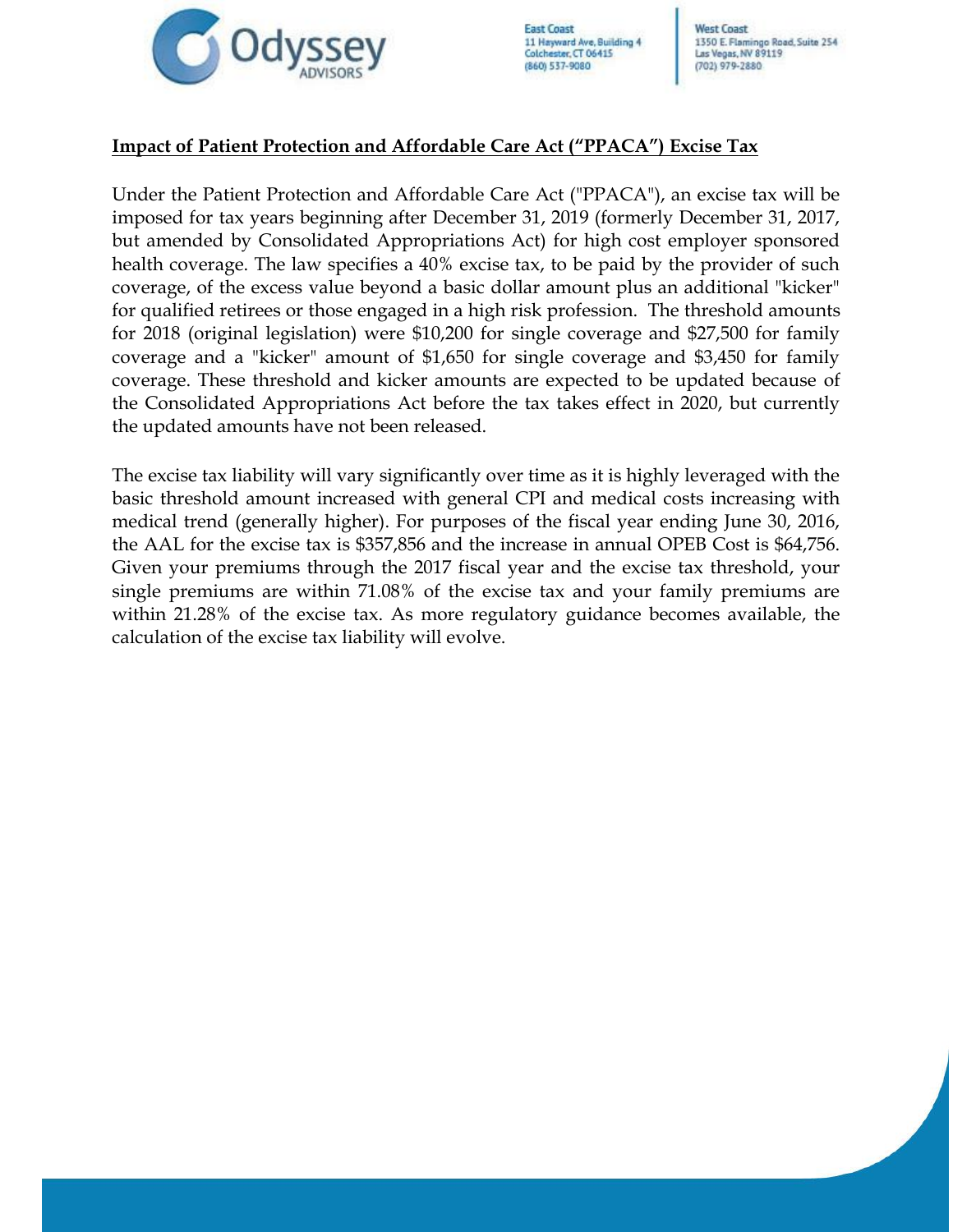

**West Coast** 1350 E. Flamingo Road, Suite 254 Las Vegas, NV 89119 (702) 979-2880

## **Liabilities & Benefit Payments in today's dollars**

With the growth of medical care costs over time, the nominal accrued liabilities ("AAL") and benefit payments can appear daunting. However, it is important to remember that a dollar paid in the future is worth less than a dollar paid today. As such, another way to view the projected liabilities and benefit payments is in 2016 dollars so you can compare them to your current budget and ability to pay. As part of our analysis, we have developed projections of plan liabilities & expenses over the next 40 years assuming that the District's benefit eligible active population remains constant (i.e., employees who terminate or retire are replaced). While the full 40 year projection in 2016 dollars in shown in the report, below are some selected years:

|        | Number of | Present Value of          | Present Value of         |
|--------|-----------|---------------------------|--------------------------|
|        | Retirees, | Total Accumulated         | <b>Employer Share of</b> |
|        | Spouses & | Postretirement            | Premiums / Claims        |
| Fiscal | Surviving | <b>Benefit Obligation</b> | including "implicit      |
| Year   | Spouses   | ('APBO")                  | cost"                    |
| 2016   | 186       | 25,337,907                | 694,549                  |
| 2021   | 210       | 28,122,036                | 761,098                  |
| 2026   | 233       | 31,093,210                | 889,494                  |
| 2031   | 250       | 33,963,450                | 993,689                  |
| 2036   | 258       | 36,918,602                | 1,063,887                |
| 2041   | 258       | 40,231,350                | 1,116,224                |
| 2046   | 258       | 43,956,453                | 1,144,406                |

Looking at these liabilities and expenses over the next 40 years, we would offer the following highlights/observations:

- $\checkmark$  The present value of the Plan's AAL will reach their maximum in 2055 at \$51.9 million (\$198 million in 2055 dollars).
- $\checkmark$  The present value of the Plan's benefit payments will reach a peak of \$1.29 million in 2055 (\$4.96 million in 2055 dollars).
- $\checkmark$  The Plan will see the number of retirees & beneficiaries receiving benefits increase from 186 to a maximum of 266 in 2055.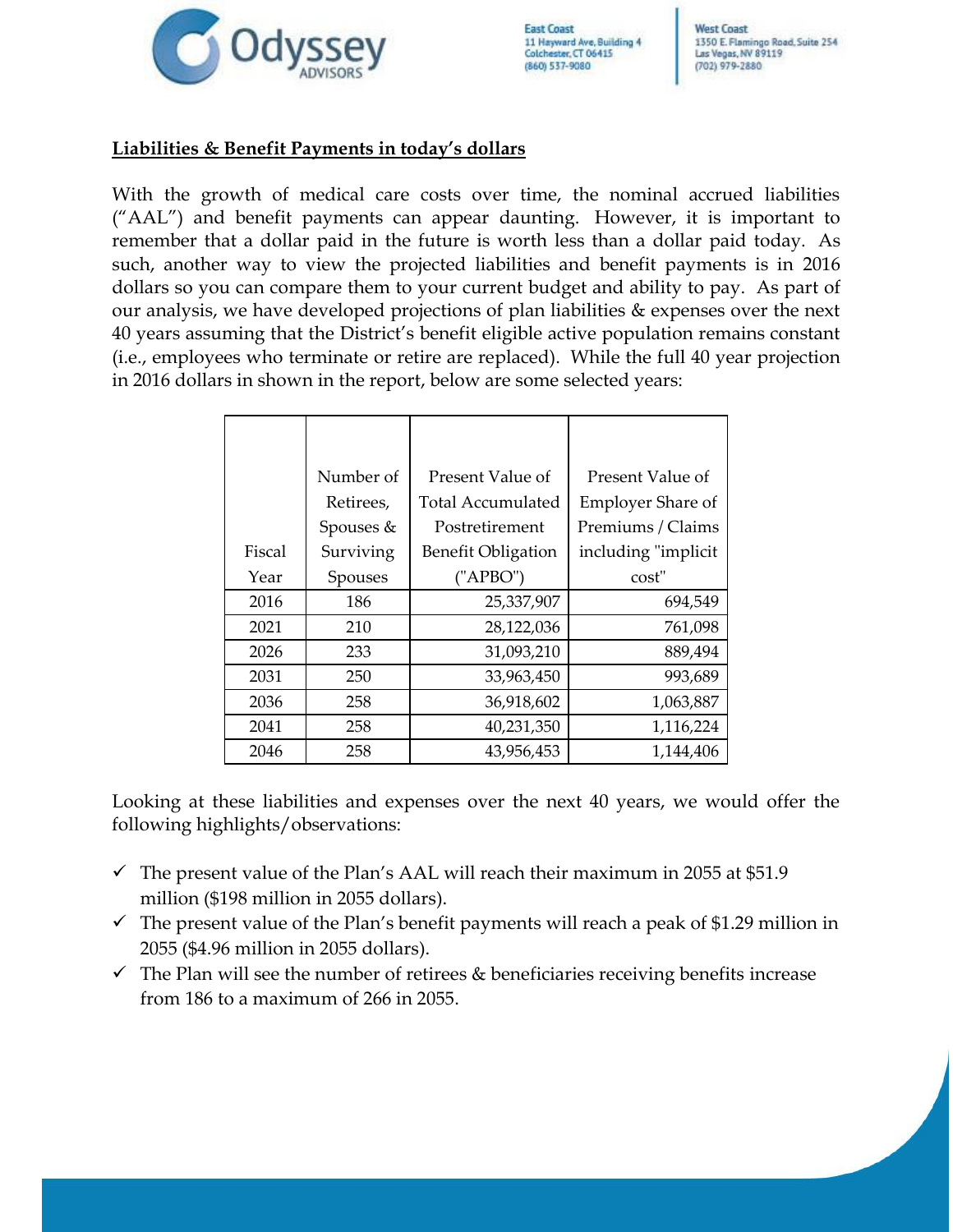

**West Coast** 1350 E. Flamingo Road, Suite 254 Las Vegas, NV 89119  $(702)$  979-2880

# **We have an "unfunded liability". How do we fund it? Can we fund it?**

The Plan currently has an unfunded liability of approximately \$25,337,907 and this amount is expected to grow over time in the foreseeable future. While some municipal entities across America have chosen to fund this liability, over 95% are not currently dedicating funding to it. The State of Massachusetts has recently passed legislation allowing municipal entities to establish a trust for Other Postemployment Benefits ("OPEB") under M.G.L. Chapter 32B, Section 20 for purposes of accumulating assets to pre-fund the liabilities under GASB 45. To the best of our knowledge, Hamilton-Wenham Regional School District has not established an irrevocable trust for the purposes of prefunding liabilities under GASB 45.

**Pre-Funding** – if you were to elect to "pre-fund" the OPEB expenses each year by contributing the entire Annual Required Contribution, you would be allowed to use a long-term interest rate based on your underlying investment policy. Assuming a balanced portfolio (50% equities & 50% fixed-income), you could use a 7.00% discount rate vs. the 3.50% used in our analysis. The impact of such funding would be to reduce disclosed plan liabilities to \$15,591,240 and the annual OPEB Cost to \$1,746,266. This would require additional funding of \$764,800 in the first year which will increase by 0.00% per year until the plan reaches full funding. While this does not impact the ultimate cost of the plan, it would reduce disclosed liabilities and expenses.

In the report we have outlined several options for pre-funding (including pay-as-yougo, funding over 30 years and funding the annual normal cost):

- Pay-as-you-go pay annual retiree premiums as they come due with little to no funding set aside in a trust.
- 30 year funding the concept is to contribute to achieve full funding over a 30 year period.
- Funding annual normal cost the concept is to fund the excess of the normal cost over current year benefit payments. This approach prevents the liability from growing in current dollars.